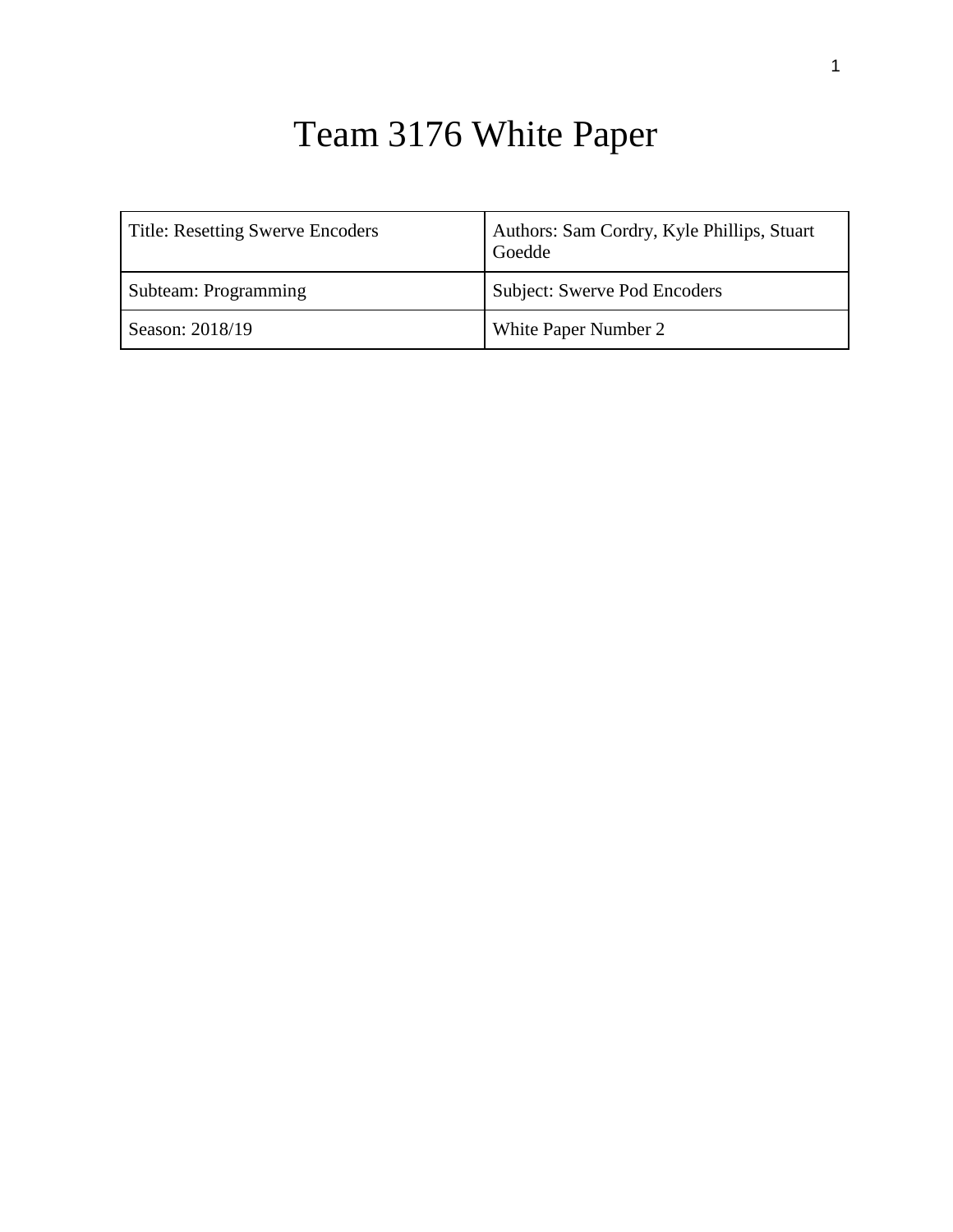| 3                       |
|-------------------------|
| $\overline{\mathbf{3}}$ |
| $\mathbf{3}$            |
| 3                       |
| 5                       |
|                         |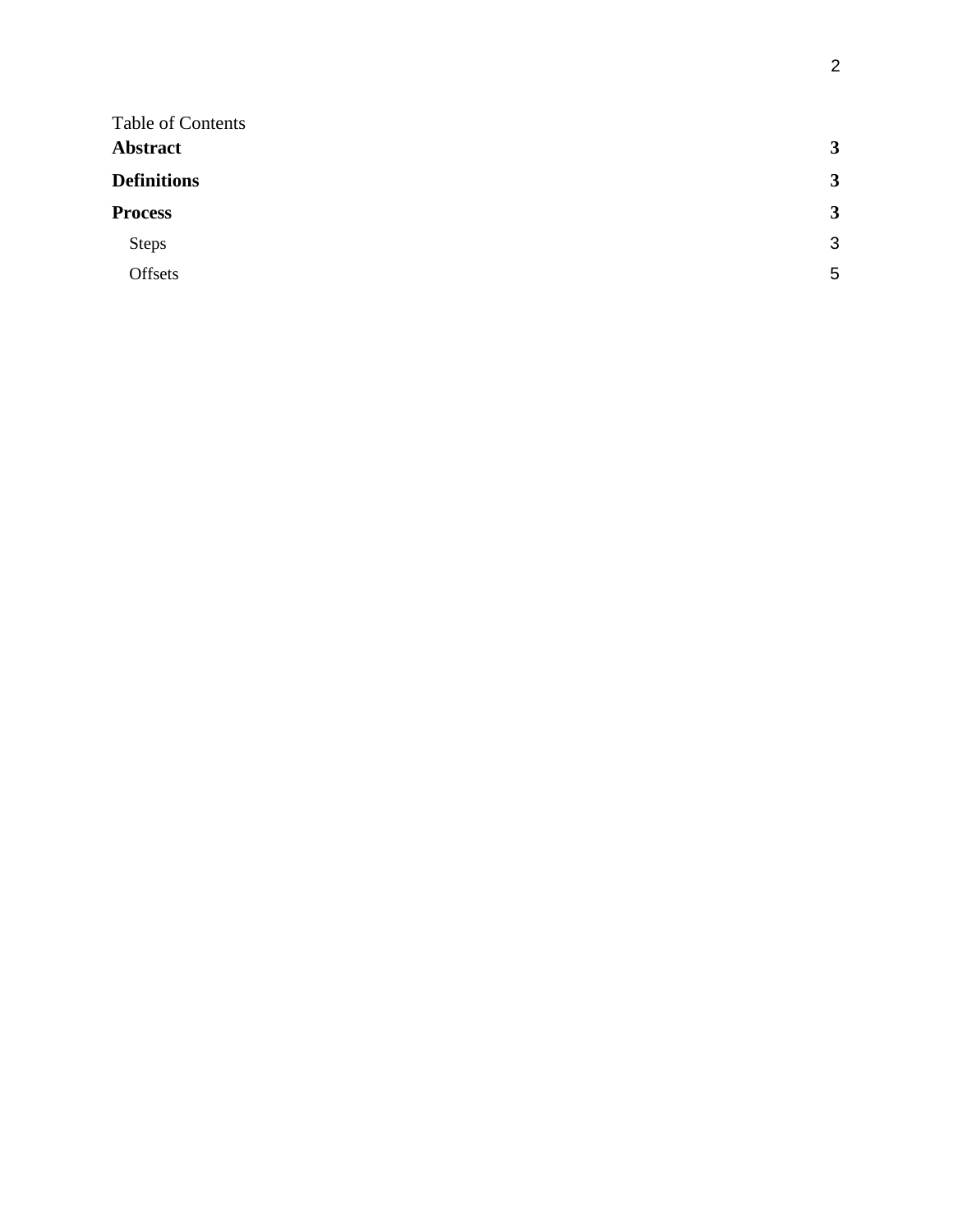### <span id="page-2-0"></span>Abstract

This paper documents the process and proof for resetting the encoders of a robots. The paper is oriented for the general FIRST community interested in learning the basics of resetting encoders for movement controls. The goal of resetting encoders is to allow the encoders to direct the same way so the robot can moves correctly.

### <span id="page-2-1"></span>**Definitions**

Encoder- A device that sends the measure of the rotation of the motor that it is connected to, to the RoboRIO.

## <span id="page-2-2"></span>Process

In this white paper, we will be using an application called Phoenix Tuner to receive the current absolute values of the encoders.

If you try to make your robot go in a certain direction, but any of the wheels face a different direction, you will need to reset the encoders. Follow the steps below to reset them.

#### <span id="page-2-3"></span>Steps

1. First, you need to manually set the wheels to face the same direction. We recommend orienting the wheels to be facing the front, as this is an easy direction to identify.

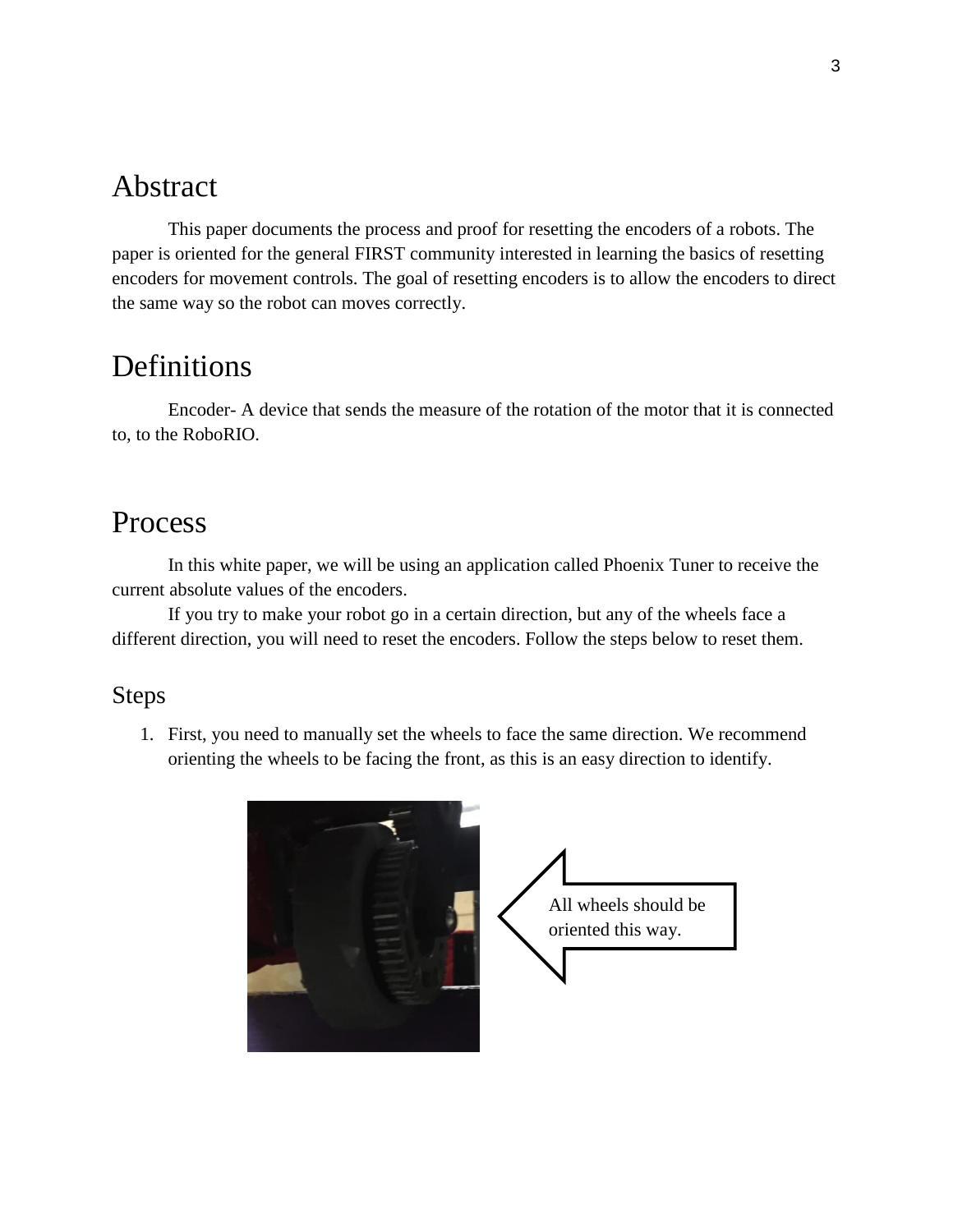- 2. Once you have done that, connect the computer (with Phoenix Tuner) to the RoboRIO via a printer cable.
- 3. Open the Phoenix Tuner application, select a swerve pod from the dropdown menu and navigate over to the self-test tab. It will show up as "Gear (number)", make sure you know which gear is which encoder.
- 4. In Phoenix Tuner, add the absolute offset of each pod to an offset variable for each swerve pod. This offset should be taken into account in your code when setting the encoder values. It is essential that you use the absolute value, not the relative value as these give you drastically different values.

| Windows<br>Tools<br>Options                                                                                                                                | Help                               | Selected Device: Gear 1                                                                            |                  |             | $\overline{\phantom{a}}$ |
|------------------------------------------------------------------------------------------------------------------------------------------------------------|------------------------------------|----------------------------------------------------------------------------------------------------|------------------|-------------|--------------------------|
| <b>Robot Controller Install</b>                                                                                                                            | <b>CAN Devices</b>                 | Config<br>Control                                                                                  | Self-Test        | <b>Plot</b> |                          |
| Gear 1<br>Device NOT ENABLED!<br>Mode:0:PercentOutput   Output:0.00% [0.00 V]<br>Motor Leads: M+/M- off<br>Coast during neutral<br>VCompEn:F CurrLimited:F |                                    | 1.                                                                                                 | $\overline{2}$ . |             |                          |
| PID0 (primary)<br>Feedback: PulseWidthPos/MagEnc(abs)<br>Pos: 1961u   Vel: 0u/100ms<br>Slot Select: 0<br>Err: 0 u   iacc: 0 u-ms   derr: 0 u/ms            |                                    |                                                                                                    |                  |             |                          |
| PID1 (aux)<br>Feedback: Quad/MagEnc(rel)<br>Pos: 0u   Vel: 0u/100ms<br>Slot Select: 0<br>Err: 0 u   iacc: 0 u-ms   derr: 0 u/ms                            |                                    |                                                                                                    |                  |             |                          |
| Quad/MagEnc(rel)<br>Pos: 0u   Vel: 0u/100ms<br>Pins: A: 1   B: 0   Idx: 1                                                                                  | 4.<br><b>LUALUYCO<sub>1</sub>4</b> |                                                                                                    |                  |             |                          |
| Analog: Pos: 98u   Vel: 0u/100ms   ADC:98   0.3 V                                                                                                          |                                    |                                                                                                    |                  |             |                          |
| PulseWidth/MagEnc(abs)<br>Pos: 1961u   Vel: 4u/100ms<br>Period: 4049.8 us<br>Velocity(if Tachometer): 25284 u/100ms   14815.00 RPM                         |                                    |                                                                                                    |                  |             |                          |
| <b>Limit Switches</b><br>Forward:Open<br>Reverse:Open                                                                                                      |                                    |                                                                                                    |                  |             |                          |
| Auto Zero Position Feature En: LimF = Off   LimR = Off   QuadIdx = Off                                                                                     |                                    |                                                                                                    |                  |             |                          |
| (Fault)<br>(Now) (Sticky)<br>Under Vbat: 0<br>1<br>Remote LOS: 0                                                                                           |                                    | 1 Remote Sensor is missing on the bus. $3.$ ck the remote sensor, limit switch, soft limit source. |                  |             |                          |
| Curr:0.00A   Bus: 12.75V   Temp: 24C                                                                                                                       |                                    |                                                                                                    |                  |             |                          |
|                                                                                                                                                            |                                    | Self-Test                                                                                          |                  |             |                          |

Key:

- 1. Specify encoder with this dropdown menu.
- 2. Click the "Self-Test" tab.
- 3. Click the "Self-Test" button.
- 4. Use the "Pos:" value as your offset value for the specific encoder.